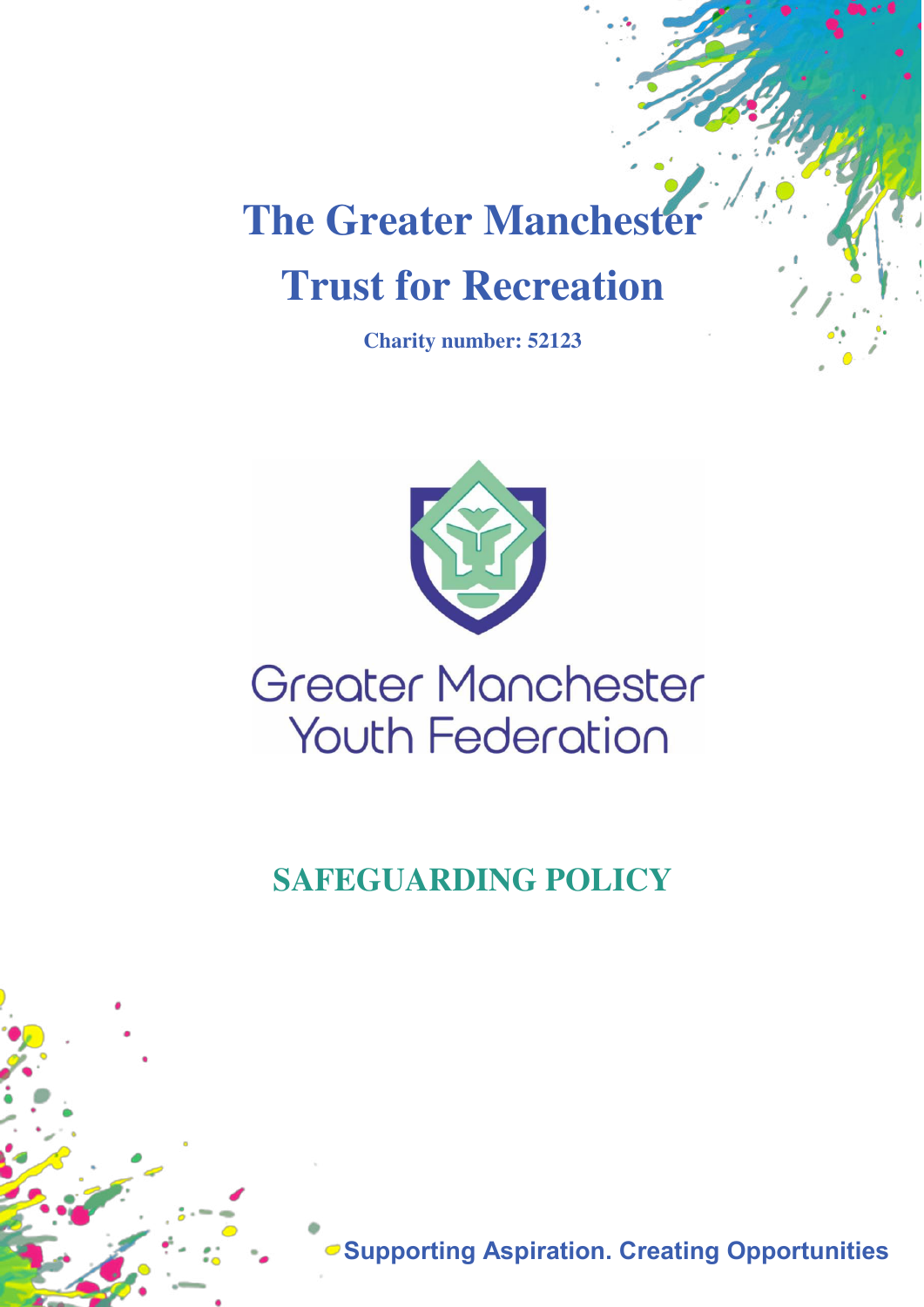**GREATER MANCHESTER TRUST FOR RECREATION Working name – Greater Manchester Youth Federation (GMYF)** 

# **Safeguarding Policy**

**For queries about this policy please contact:** 

Karen Wilson DL – Designated Safeguarding Lead T: 0161 660 4091

Last reviewed August 2021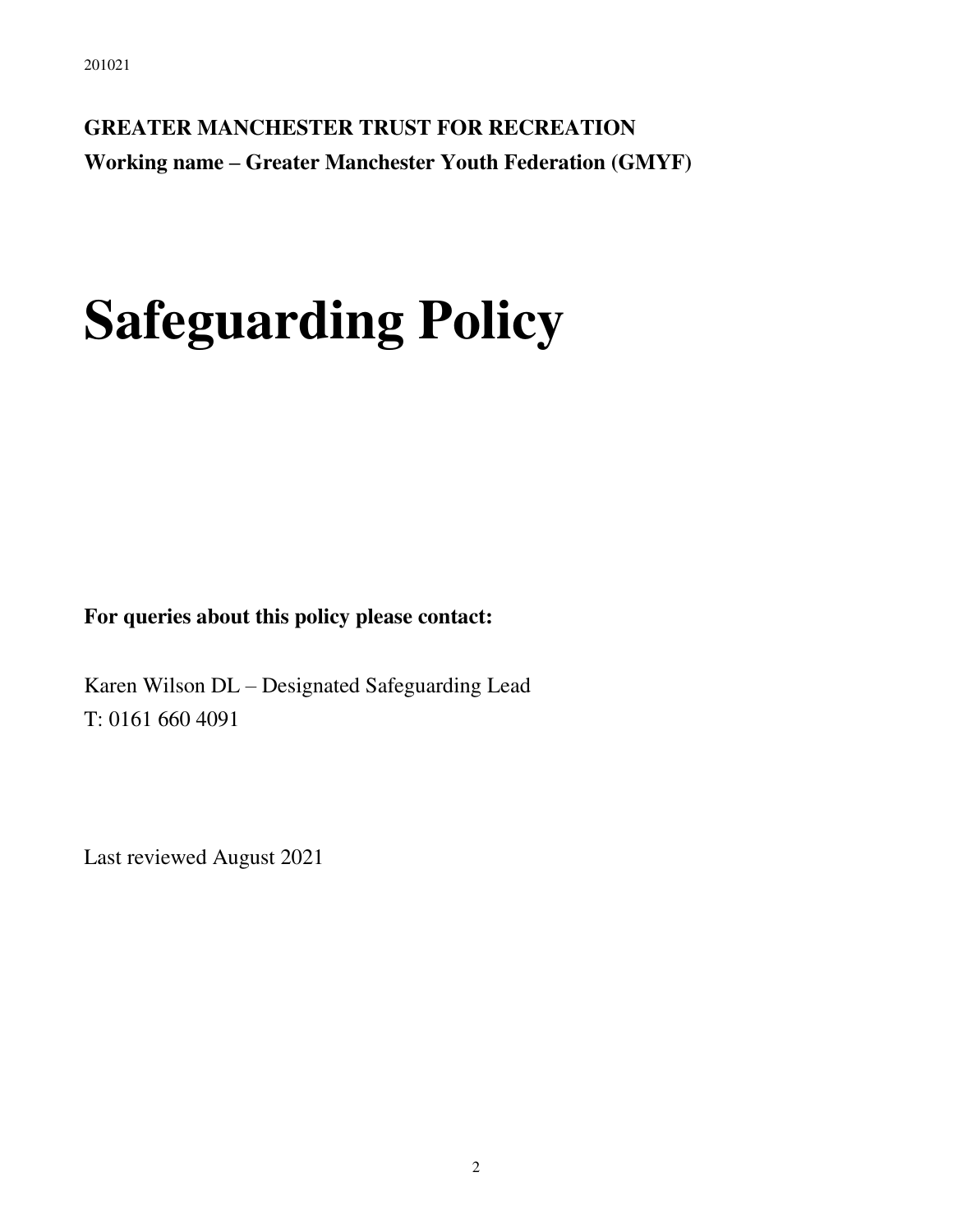# **1. Policy Statement**

The Greater Manchester Trust for Recreation known as Greater Manchester Youth Federation ("GMYF ") is a registered charity in England and Wales number 521234. We are a charitable trust. GMYF works with children and young adults as part of its activities. Our mission statement is:

*"Our aim is to deliver a year-round programme of recreational and educational opportunities to young people, volunteers and leaders within our affiliated clubs that encourages them to reach their full potential."*

This policy applies to anyone working on behalf of GMYF, whether paid or unpaid, including its trustees, staff and volunteers. It will be widely promoted and is mandatory for everyone involved in GMYF. Failure to comply with it will be addressed without delay and may ultimately result in dismissal/exclusion from the organisation.

# **1.1 The purpose of this policy is to:**

- protect children and young people who take part in our activities
- make available to GMYF staff and volunteers, affiliated clubs and parents/carers the principles that guide our approach to safeguarding

We believe that children and young people should never experience abuse of any kind. We have a responsibility to promote the welfare of all children and young people, to keep them safe and to carry out our activities in a way that protects them.

# **1.2 We recognise that:**

- the welfare of the child is paramount
- regardless of age, disability, gender reassignment, race, religion or belief, sex or sexual orientation all children have a right to equal protection from all types of harm or abuse whilst participating in our activities or outside of them
- some children, including disabled children and young people or those from ethnic minority backgrounds, can be particularly vulnerable to abuse and we accept the responsibility to take reasonable and appropriate steps to ensure their welfare
- working in partnership with children, young people, their parents, carers and other agencies is essential in promoting young people's welfare

# **1.3 We will seek to keep children and young people safe by:**

- valuing, listening to and respecting them
- appointing a nominated safeguarding lead, a deputy safeguarding lead and a lead trustee for safeguarding
- ensuring everyone in the organisation understands their roles and responsibilities in respect of safeguarding and is provided with appropriate learning opportunities to recognise, identify and respond to signs of abuse, neglect and other safeguarding concerns relating to children and young people
- ensuring robust child protection and safeguarding policies and procedures are in operation
- using our safeguarding procedures to share concerns and relevant information with agencies who need to know, and involving children, young people, parents and carers appropriately
- using our procedures to manage any allegations against staff and volunteers appropriately
- recruiting staff and volunteers safely, ensuring all necessary checks are made
- implementing a code of conduct for staff and volunteers
- ensuring that confidential, detailed and accurate records of all safeguarding concerns are maintained and securely stored

# **1.4 Related policies and procedures**

This policy should be read alongside GMYF's policies and procedures including: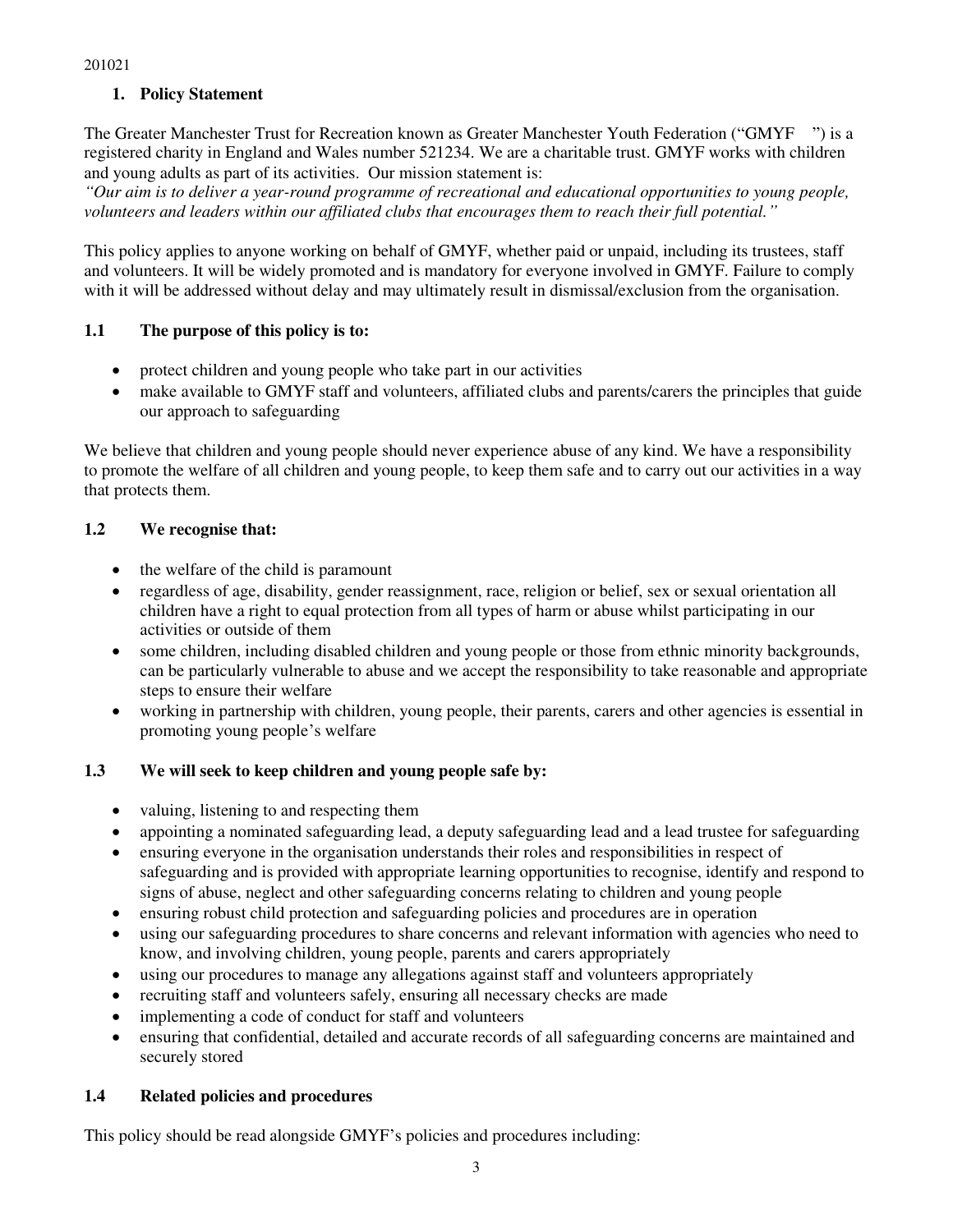Safer recruitment procedure Safeguarding Information Sharing Guidance Safer Activities Procedure Anti-bullying Policy Statement Online safety Policy Statement Child protection records retention and storage policy Whistleblowing policy

# **1.5 Legislation and Government Guidance**

There is a considerable body of legislation designed to ensure that children and young people are protected. The main acts include:

- Legislative Framework and Rationale Section 21 of the Counter-Terrorism and Security Act 2015
- Children Act 1989
- Working Together to Safeguard Children 2013
- Framework for the Assessment of Children in Need and their Families
- The Children (Protection from Offenders) (Miscellaneous Amendments) Regulations 1997
- The United Nations Convention on the Rights of the Child
- Rehabilitation of Offenders Act 1974
- The Legal Aid, Sentencing and Punishment of Offenders Act 2012
- Health and Safety at Work Act 1974
- Youth Justice and Criminal Evidence Act 1999
- Safeguarding Vulnerable Groups Act 2006
- The Sexual Offences (Amendments) Act 2000
- Children and Young Persons Act 2008

Other factors guiding the policy include:

- NSPCC guidance, particularly 'Safe sport events, activities and competitions'
- Safe Network guidelines
- The Charity Commission guidelines
- The National College for Teaching and Leadership Safer Recruitment Guidelines

# **2. Designated Safeguarding Lead**

The role of the DSL is to take the lead in ensuring that appropriate arrangements for keeping children and young people safe are in place and to promote the safety and welfare of children and young people involved in GMYF's activities at all times.

Overall responsibility for safeguarding within the organisation lies with Karen Wilson. In their absence, Lisa Hall will fulfil the duties of the role. The Trustee with responsibility for safeguarding is Gavin Evans.

The role of the Designated Safeguarding Person includes:

- Ensuring that all staff are aware of what they should do and who they should go to if they have a concern about the safety and welfare of a child.
- Ensuring that any concerns are acted on, clearly recorded, referred on where necessary and, followed up to ensure the issues are addressed.
- Recording any reported incidents, concerns or breaches of Safeguarding policies and procedures. This will be kept in a secure place and its contents will be confidential.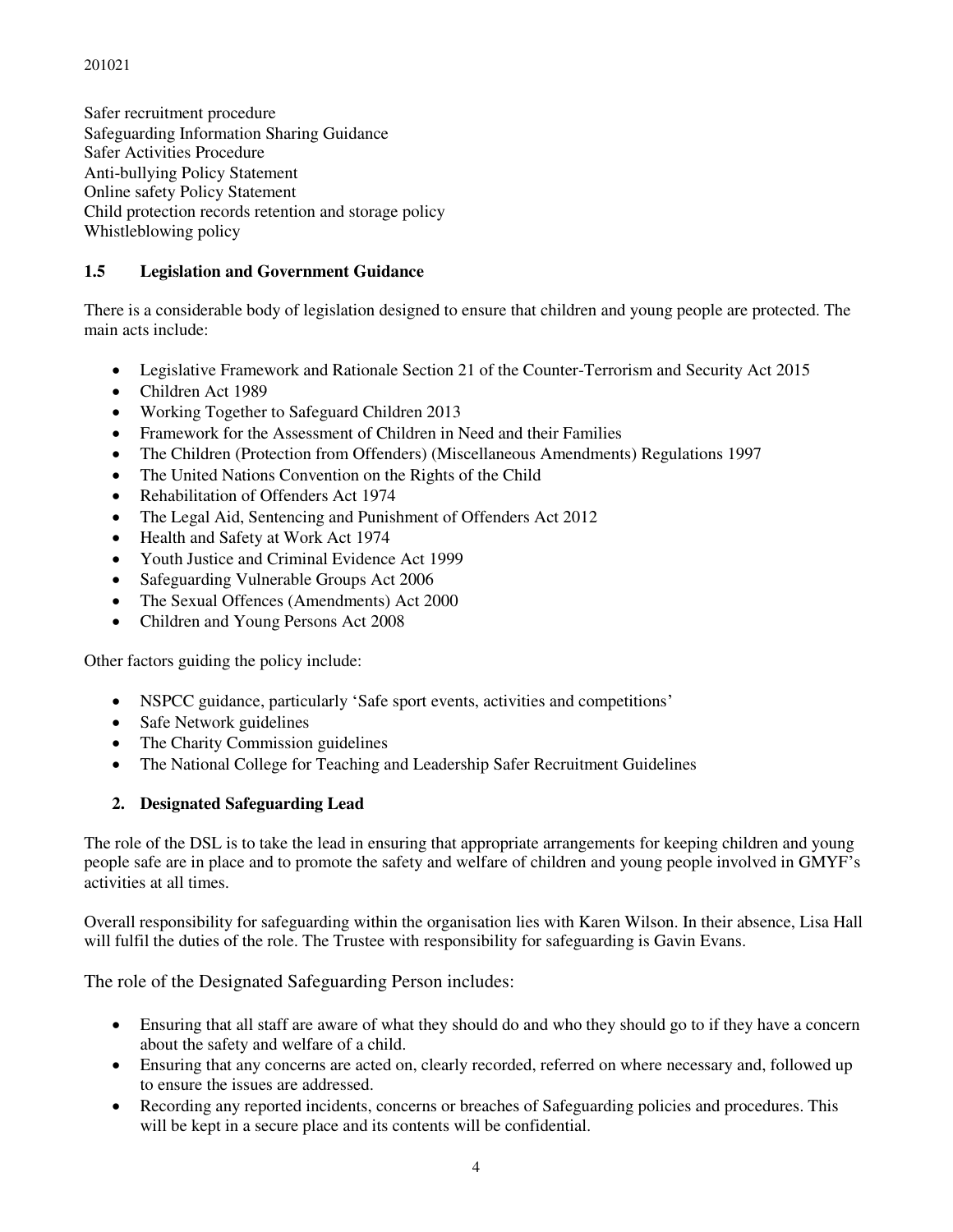Designated Safeguarding Lead Karen Wilson DL T: 0161 660 4091 E: [karenwilson@gmyouthfed.org](mailto:activities@bgcgm.org.uk) 

Deputy safeguarding officer Lisa Hall T: 0161 660 4091 E: [lisahall@gmyouthfed.org](mailto:lisahall@bgcgm.org.uk) 

Trustee responsible for safeguarding Gavin Evans T: 07901 822 089 E: [gevans@gmyouthfed.org](mailto:gevans@gmyouthfed.org)

A full description of the role of the Designated Safeguarding Lead is available.

# **3. Definition of a Child**

A child is anyone who has not yet reached their  $18<sup>th</sup>$  birthday. The fact that a child has reached 16 years of age, is living independently or is in further education, is a member of the armed forces, is in hospital or in custody does not change their status as a child or entitlement to protection. In this procedure 'children' therefore means 'children and young people' throughout. If a concern arises about someone who is aged 18 or older it should be reported as per the procedures below, the DSL will act accordingly.

# **4. Code of Conduct and Good Practice**

# **4.1 The role of staff and volunteers**

For the purposes of this policy the term 'staff' is used to encompass any adult working for or on behalf of GMYF be they paid staff, volunteers, trustees or other. When working with or for children staff are acting in a position of trust, are likely to be seen as a role model and must act appropriately. All staff should promote relationships that are based on openness, honesty, trust and respect.

# **4.2 Staff and volunteers are responsible for:**

- prioritising the welfare of children above all else including winning and or achieving goals
- providing a safe environment for children which includes ensuring equipment and venue is used safely and for its intended purpose
- reading and following the safeguarding policies and procedures and undertaking safeguarding training
- modelling good behaviour
- challenging unacceptable behaviour and reporting any concerns about the behaviour of staff
- reporting all safeguarding concerns following the reporting procedures. This includes abusive behaviour being directed by an adult or child and directed at anybody of any age.

Children are individuals, within individual needs and rights. All staff should treat children fairly, with respect and without prejudice or discrimination regardless of gender, sexual orientation, culture, race, ethnicity, disability and religious beliefs. Everyone should be encouraged to speak out about attitudes or behaviour that makes them uncomfortable. Everyone should be listened to, and their contributions valued.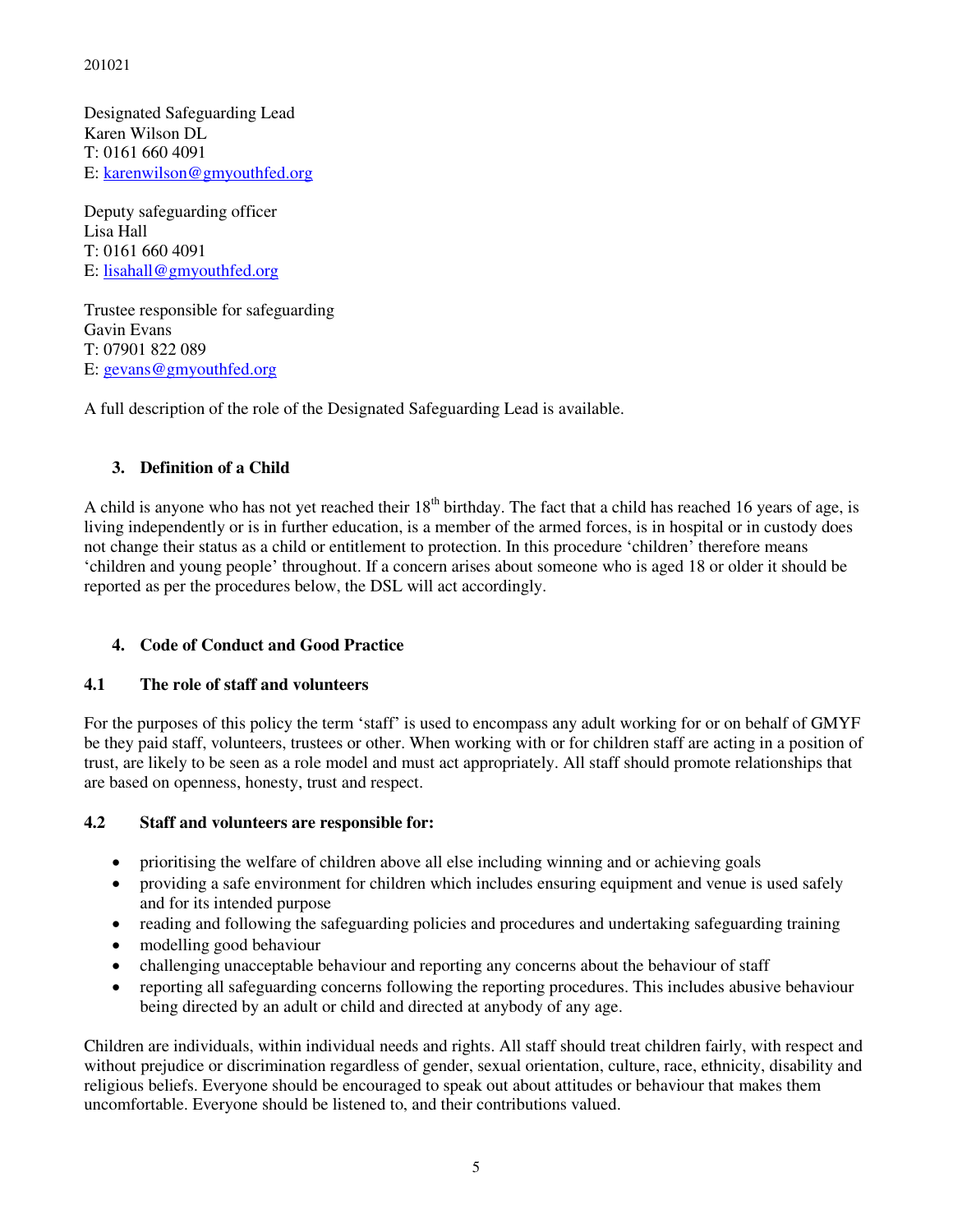# **4.3 Promoting good practice means:**

- avoiding favouritism
- being patient with others
- ensuring contact with children is appropriate and relevant to the project
- working in an open environment and avoiding unobserved or private situations with only one adult present
- personal care only being provided by staff for whom it is a part of their role and have received appropriate training.

All staff should respect others' rights to privacy and their personal details etc. should not be shared. Should a safeguarding concern arise, the reporting of that concern overrides any concerns about breaking confidentiality and if appropriate and possible that should be explained to those concerned.

# **4.4 Unacceptable Behaviour**

When working with children staff must not:

- allow concerns or allegations to go unreported
- take unnecessary risks
- smoke, consume alcohol or use illegal substances
- develop inappropriate relationships with children
- engage in behaviour that is in any way abusive which includes having any form of sexual contact with a child
- let children have your personal contact details (mobile number, email address) or have contact with them via a personal social media account
- act in a way that can be perceived as threatening or intrusive
- patronise or belittle anyone else.

# **5. Safeguarding Procedures**

# **5.1 Aim**

The purpose of the following is to offer guidance to staff on how to keep children safe and what to do should a safeguarding concern arise. Alongside these procedures GMYF encourages all staff to trust their instincts and contact the DSL should they have any concerns, questions or queries relating to safeguarding.

# **5.2 Disclosure**

Disclosure is the process by which children and young people share their experiences with others. This can be a full description of abuse or just a small part of the picture, it can happen all at once or over a long period of time. Disclosures can be about recent events or something that happened many years ago. Regardless, all disclosures should be taken seriously. Further information on disclosure is available on the NSPCC web site.

It is important that staff create an environment where everyone feels comfortable speaking out if anything is worrying or concerning them. Staff and volunteers to whom a child chooses to make a disclosure need to listen and respond appropriately so the child gets the help, support and protection they need.

Children and young people may disclose abuse in a variety of ways including:

- directly making specific verbal statements about what's happened to them.
- indirectly making ambiguous verbal statements which suggest something is wrong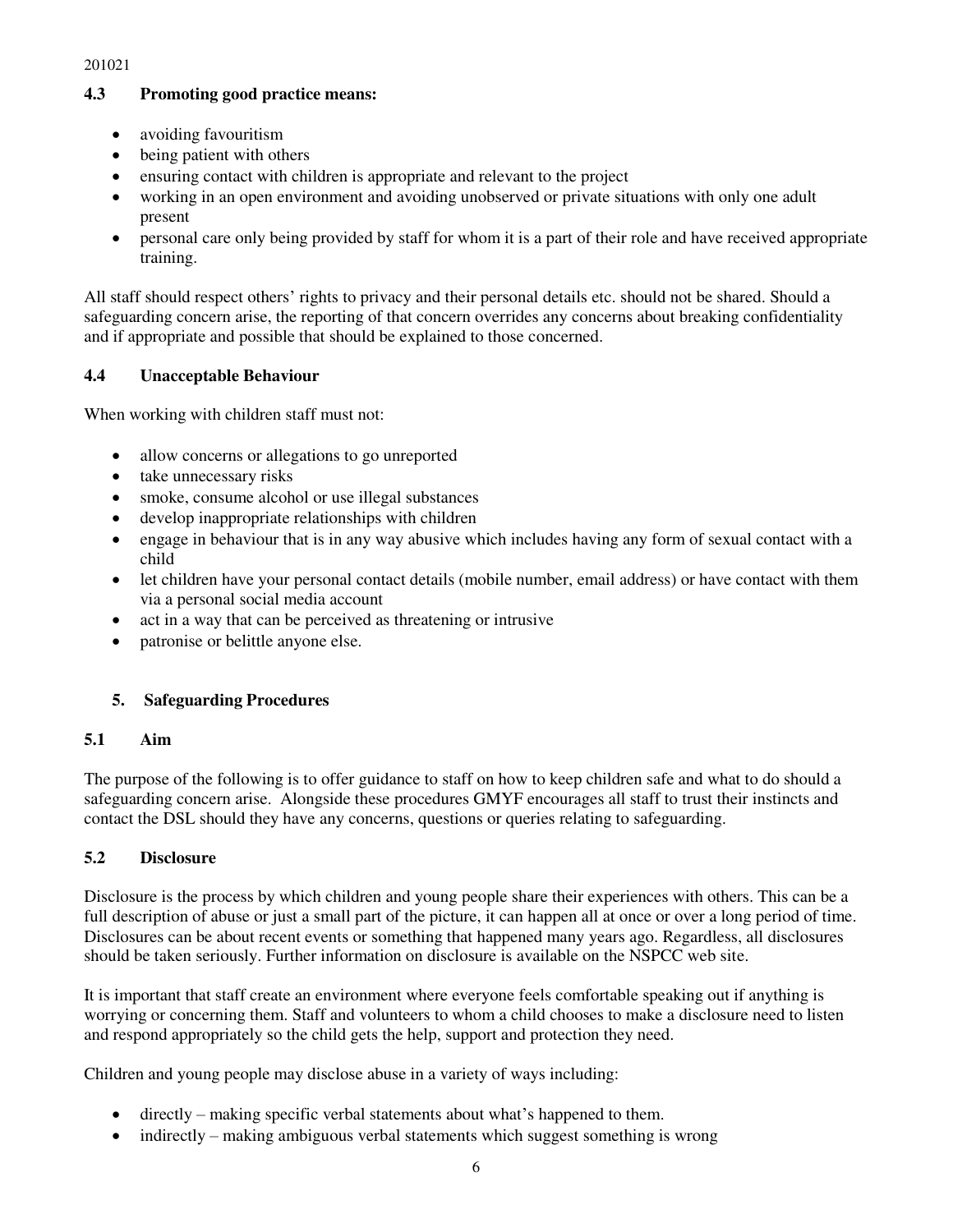- behaviourally displaying behaviour that signals something is wrong (this may or may not be deliberate)
- non-verbally writing letters, drawing pictures or trying to communicate in other ways.

When a disclosure is made:

- listen carefully to the child, give them your full attention and state that you will take them seriously
- keep your body language open and encouraging
- be compassionate and re-assuring, let them know they are doing the right thing and that what has happened to them is not their fault
- do not to show shock or judgement
- respect pauses and do not interrupt let them go at their own pace
- NEVER confront the alleged abuser, doing so could make the situation a lot worse
- do not promise a child that you will keep the things they are telling you a secret instead explain that you will not share it with lots of people, only those who will be able to help
- do not press a child for information, ask leading questions or cross-examine the child

If possible, make notes when talking to the child (including their exact words) which you should write up as soon as possible using the GMYF incident reporting form (see Appendix). The original notes along with the completed form should be given to the DSL as soon as possible.

When recording information you should be as factual as possible. If you need to give an opinion, make sure that it is clearly differentiated from fact and identify whose opinion is being given. Should further conversations occur, the same procedures should be followed.

#### **5.3 Signs of abuse**

Many of the signs that a child is being abused are the same regardless of the type of abuse and staff need to be able to spot the signs that a child might be at risk of harm. Waiting for a child to disclose their experiences could mean that abuse carries on and that they, or others, are put at risk of further physical or mental harm. Information on the different types of abuse can be found on the NSPCC website however staff are encouraged to trust their instincts and to report concerns regardless of the type of abuse that might be indicated.

Behaviours that may be a cause for concern include a child:

- being afraid of particular places or making excuses to avoid particular people
- knowing about or being involved in 'adult issues' which are inappropriate for their age or stage of development, for example alcohol, drugs and/or sexual behaviour
- having angry outbursts or behaving aggressively towards others
- becoming withdrawn or appearing anxious, clingy or depressed
- self-harming or having thoughts about suicide
- showing changes in eating habits or developing eating disorders
- regularly experiencing nightmares or sleep problems
- regularly wetting the bed or soiling their clothes
- running away or regularly going missing from home or care
- not receiving adequate medical attention after injuries.

It is important to note that this list is not exhaustive but also that these signs do not necessarily mean a child is being abused. There may well be other reasons for changes in a child's behaviour however if you have any concerns about a child's wellbeing, they should be reported.

#### **5.4 Other concerns**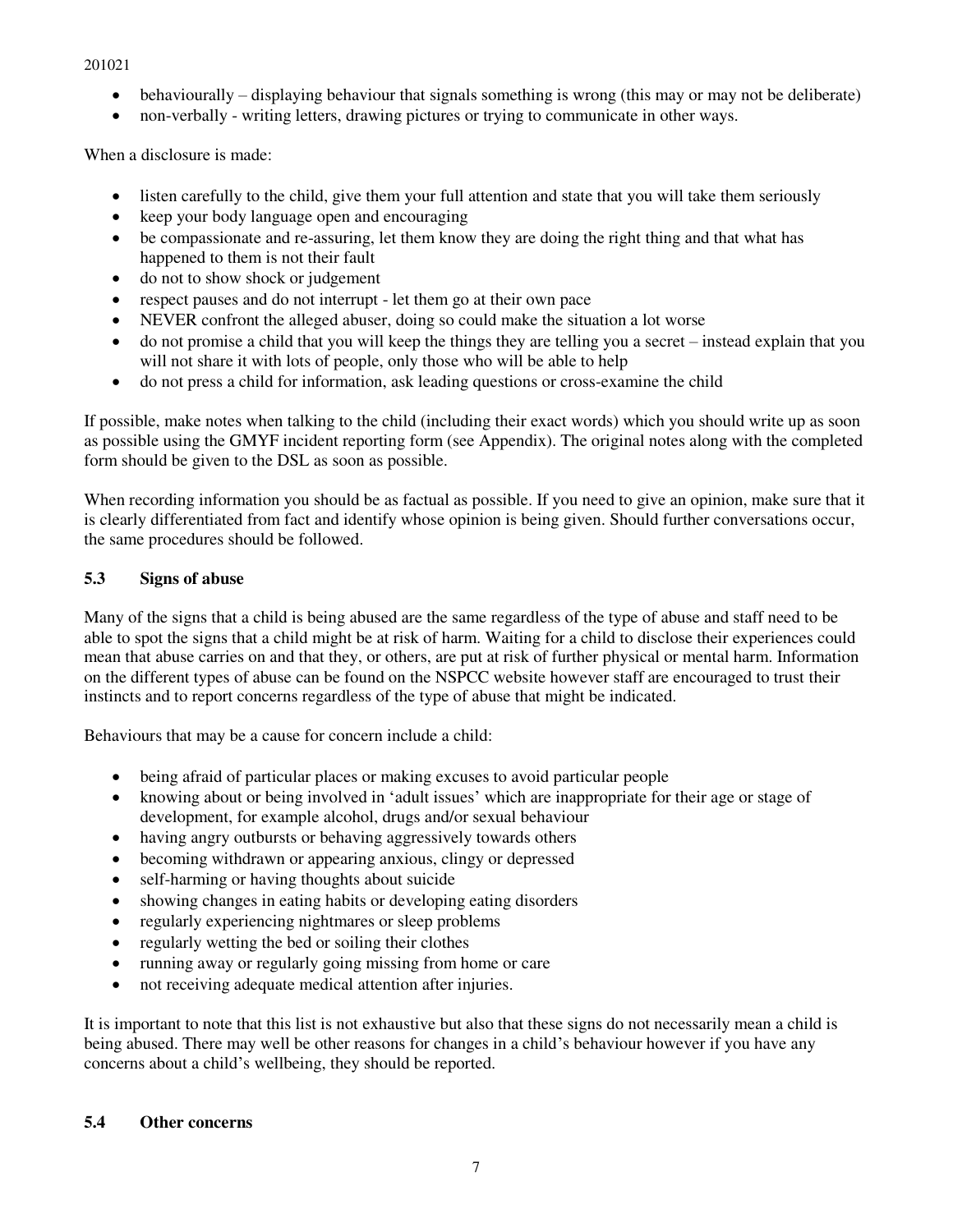Any concerns about the behaviour of a staff member, either by commission or omission, that has or has potential to put a child at risk of harm should be reported to the DSL immediately. The Incident Report Form is to be completed. If the person who is the subject of the concern is the DSL, the matter should be reported to the trustee responsible for safeguarding.

If it is inappropriate to report an incident within GMYF it can be reported to the police or the local child protection services.

If a child is in immediate danger the police should be called.

All information regarding any allegations made against staff will be taken seriously and treated confidentially in line with the relevant safeguarding, health and safety and HR policies.

# **5.5 Reporting**

All safeguarding concerns and incidents should be reported to the DSL as a matter of urgency, the DSL may ask for an incident reporting form to be completed which should be done as soon as possible. Should the DSL or their deputy not be available and the concern is pressing, the relevant local authority safeguarding team should be contacted (see Appendix). Should a child be at immediate risk of harm staff should dial 999.

#### **5.6 Confidentiality and information sharing**

Every effort should be made to ensure that confidentiality is maintained for all concerned when discussing or reporting safeguarding concerns. Information should be handled and disseminated on a strict 'need to know' basis. However, concerns about privacy or data protection should not prevent staff from raising concerns with the DSL or contacting the relevant agency / police if an immediate risk of harm is apparent.

"Where there are concerns about the safety of a child, the sharing of information in a timely and effective manner between organisations can improve decision-making so that actions taken are in the best interests of the child. The GDPR and Data Protection Act 2018 place duties on organisations and individuals to process personal information fairly and lawfully; they are not a barrier to sharing information, where the failure to do so would cause the safety or well-being of a child to be compromised. Similarly, human rights concerns, such as respecting the right to a private and family life would not prevent sharing where there are real safeguarding concerns." (Information Sharing advice from HM Government, 2018)

Decisions about information sharing outside of the organisation will be taken by the DSL in consultation with other safeguarding specialists within the organisation and the NSPCC helpline if necessary and in line with the Information Sharing Policy and Procedures.

# **6. Photography and Filming**

#### **6.1 Aims**

Children will be kept safe by:

- asking for written consent from a child and a parent/carer before taking and using images of an individual child or of smaller groups in which their child would easily be recognisable
- on occasion we may wish to take wide-angle, more general images (photographs and video) of an event or competition, the site and opening or closing ceremonies for use on our web site, in social media and in printed promotional material to report on the event/competition and to publicise our activities. These more general images will be taken and used even if consent has not been given. General images used will not include any identifying features (e.g., Faces) of the children.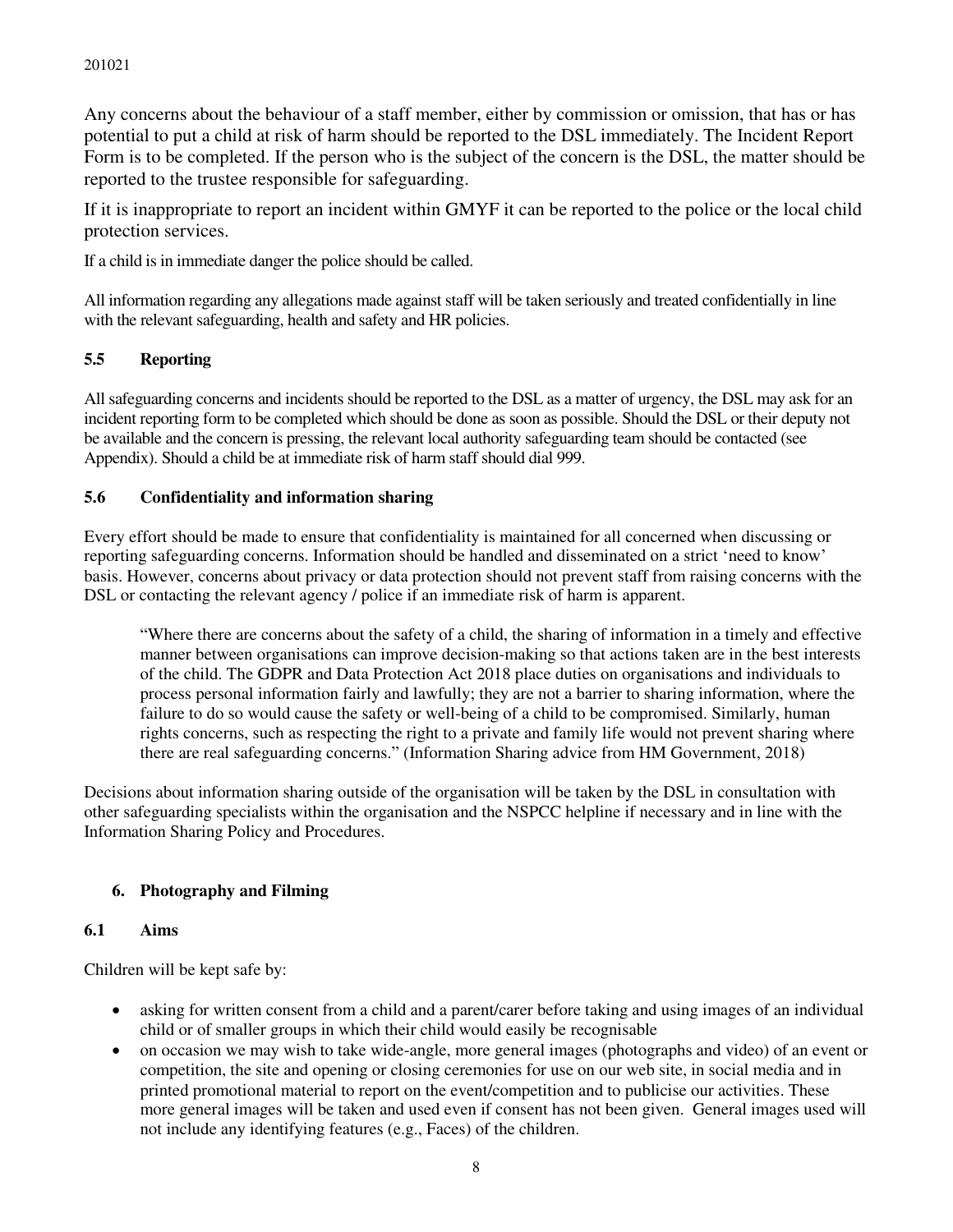- changing the names of children whose images are being used in our published material whenever possible (and only using first names if we do need to identify them)
- never publishing personal information about individual children
- making sure children and their parent/carer understand how images of children will be securely stored and for how long (including how we will control access to the images and their associated information)

The risk of images being copied and used inappropriately will be reduced by:

- only using images of children in appropriate clothing (including safety wear if necessary)
- avoiding full face and body shots of children taking part in activities such as swimming where there may be a heightened risk of images being misused
- using images that positively reflect young people's involvement in the activity.

Should the abuse or misuse of images of children come to light, it should be reported to the DSL immediately.

# **6.2 Photography and/or filming for personal use**

When children themselves, parents/carers or spectators are taking photographs or filming at our events and the images are for personal use, guidance about image sharing will be published in the event programmes and/or announce details of our photography policy before the start of the event.

This includes:

- reminding parents/carers and children that they need to give consent for GMYF to take and use images of children
- asking people to gain permission from children and their parents/carers before sharing photographs and videos that include them
- informing parents/carers and children of areas where photography is not permitted for example toilets, changing rooms and first aid areas
- recommending that people check the privacy settings of their social media to understand who else will be able to view any images they share
- reminding children, parents and carers who they can talk to if they have any concerns about images being shared.

# **6.3 Photography and/or filming for GMYF's use**

We recognise that organisations may use photography and/or filming as an aid in activities. Children and their parents/carers must be made aware that this is part of the programme and give written consent, if consent is not given this must be respected – see below.

If a photographer is hired for an event, children will be kept safe by:

- providing the photographer with a clear brief about appropriate content and behaviour and detailing the areas where all photography is prohibited (for example toilets, changing rooms, first aid areas)
- ensuring the photographer wears identification at all times
- informing children and parents/carers that a photographer will be at the event and ensuring they give written consent to images which feature their child being taken and shared
- informing the photographer about how to identify and avoid taking images without the required parental consent for photography
- not allowing the photographer to have unsupervised access to children
- not allowing the photographer to carry out sessions outside the event or at a child's home
- reporting concerns regarding inappropriate or intrusive photography to the DSL.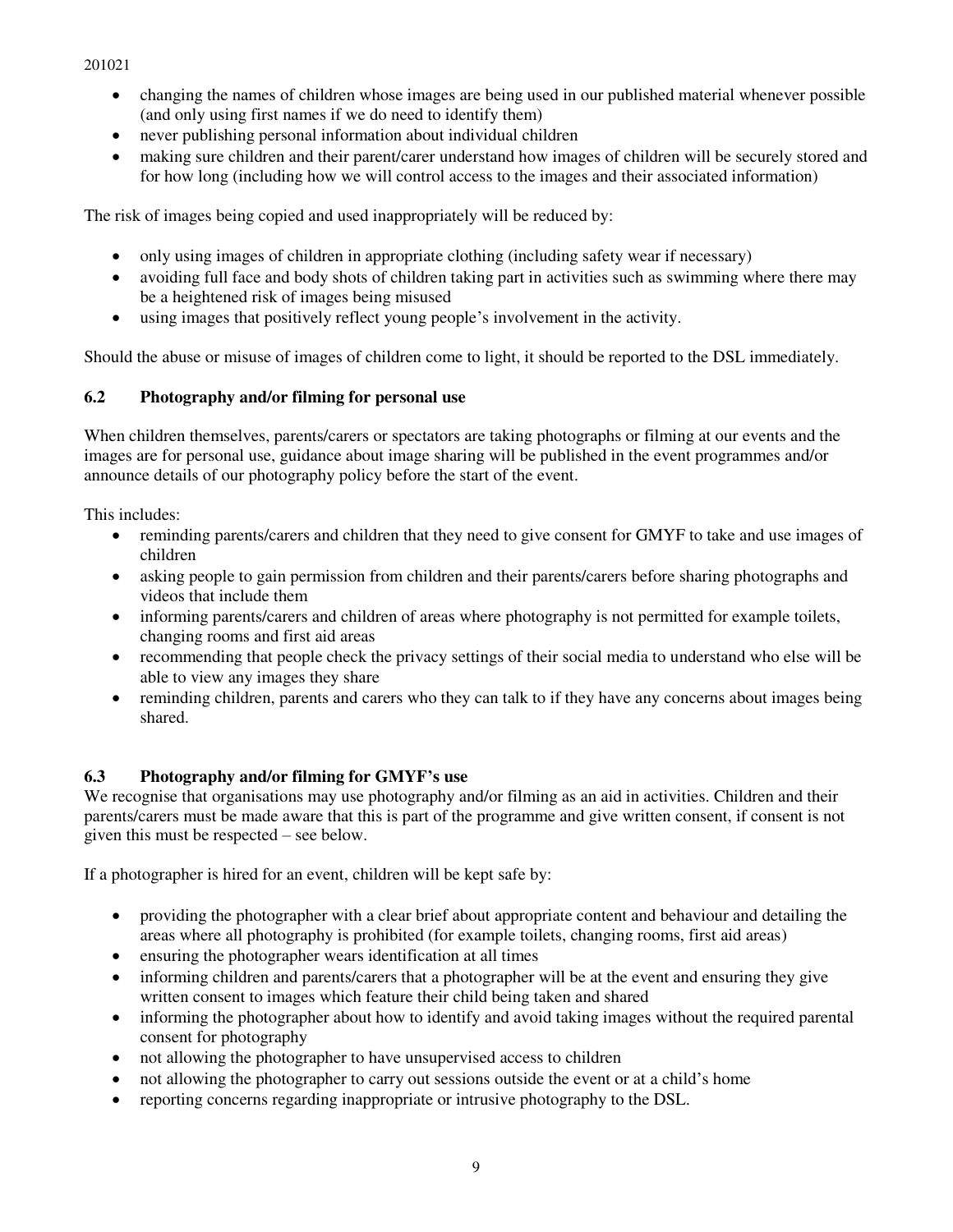# **6.4 Photography and/or filming for wider use**

If people such as local journalists, professional photographers (not hired by GMYF) or students wish to record one of our events and share the images professionally or in the wider world, permission should be sought advance.

The photographer should provide:

- the name and address of the person using the camera
- the names of children they wish to take images of (if possible)
- the reason for taking the images and/or what the images will be used for
- a signed declaration that the information provided is valid and that the images will only be used for the reasons given.

GMYF will verify these details and decide whether to grant permission for photographs/films to be taken. Appropriate consents will be sought, and the photographer will be informed of anyone who has not given consent.

At the event, children and parents/carers will be informed that an external photographer is present. The photographer must be easily identifiable, for example by issuing them with a coloured identification badge.

If GMYF is concerned that someone unknown to the organisation is using sessions for photography or filming purposes, that person will be asked to leave and (depending on the nature of the concerns) reported to the DSL.

# **6.5 If consent to take photographs is not given**

If children and/or parents/carers do not consent to photographs being taken, their wishes must be respected. It should be agreed in advance how they would like to be identified so any photographer knows not to take pictures of them and ensure this is done in a way that does not single out the child or make them feel isolated. A child should never be excluded from an activity because of a lack of consent to take their photograph.

# **6.6 Storing images**

Photographs and videos of children will be stored securely, in accordance with the relevant policies and data protection law. Hard copies of images will be kept in a locked drawer and electronic images in a protected folder with restricted access. Images will be stored for a period of 3 years.

Images of children should never be stored on unencrypted portable equipment such as laptops, memory sticks and mobile phones. GMYF does not permit staff to use any personal equipment to take photos and recordings of children. Only cameras or devices belonging to GMYF should be used.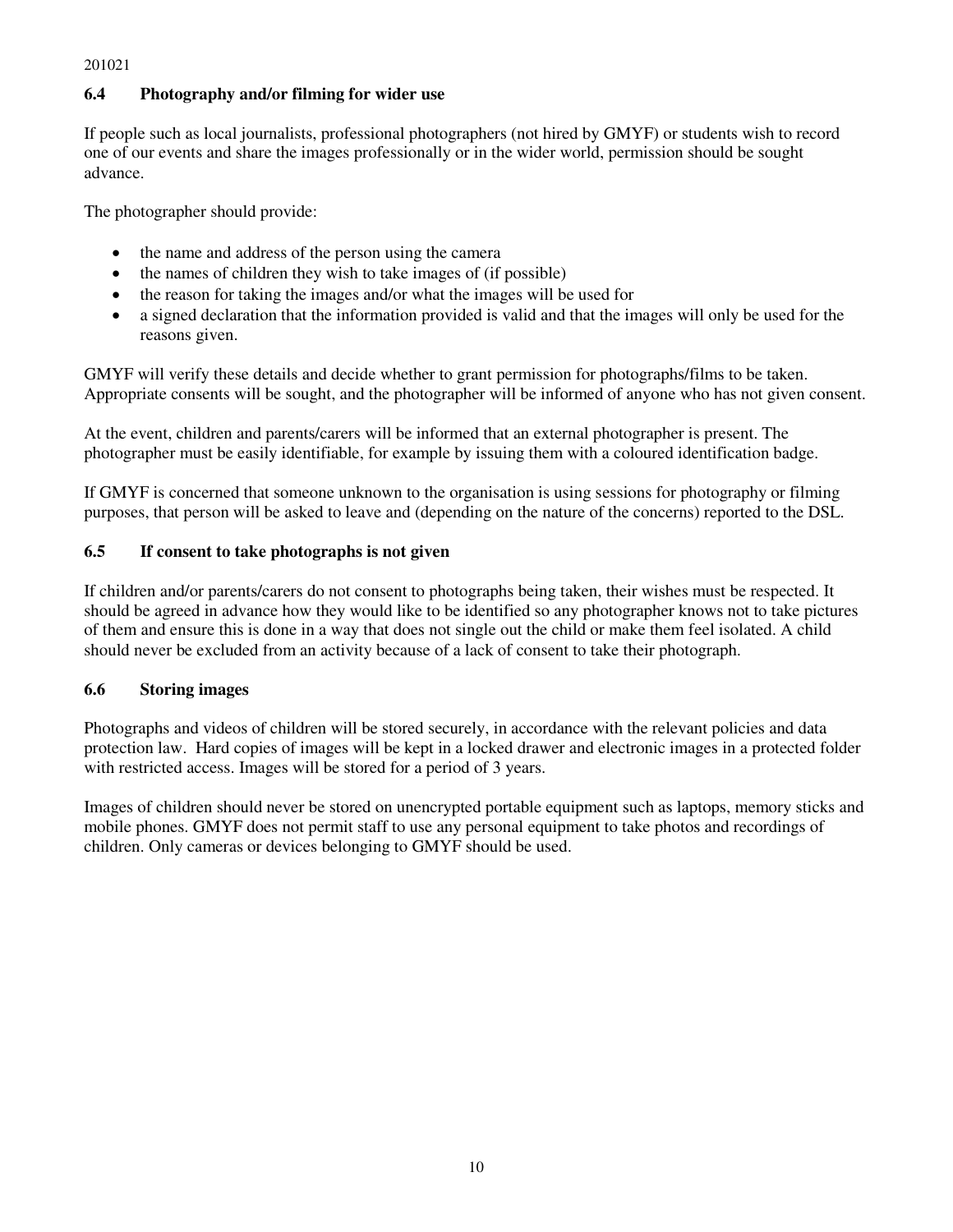#### **Appendix 1 - Useful Contacts**

Designated Safeguarding Lead Karen Wilson DL T: 0161 660 4091 E: [karenwilson@gmyouthfed.org](mailto:activities@bgcgm.org.uk)

Deputy Safeguarding Lead Lisa Hall T: 0161 660 4091 E: [lisahall@gmyouthfed.org](mailto:lisahall@gmyouthfed.org)

Trustee responsible for safeguarding Gavin Evans T: 07901 822 089 E: [gevans@gmyouthfed.org](mailto:gevans@bgcgm.org.uk)

NSPCC Helpline 0808 800 500[0 help@nspcc.org.uk](mailto:help@nspcc.org.uk) 

ChildLine 0800 1111 (textphone 0800 400 222) 0808 800 5000 or [help@nspcc.org.uk](mailto:help@nspcc.org.uk) 

Safeguarding children in Stockport T: 0161 217 6028 (out of hours 0161 718 2118) [www.safeguardingchildreninstockport.org.uk](http://www.safeguardingchildreninstockport.org.uk/) 

Manchester Safeguarding Partnership T: 0161 234 5001 (open 24 hours a day,  $7$  days a week) [www.manchestersafeguardingpartnership.co.uk](http://www.manchestersafeguardingpartnership.co.uk/) 

Trafford Safeguarding Team - Children's First Response T: 0161 912 5125 (out of hours 0161 912 2020) [www.trafford.gov.uk/firstresponse](http://www.trafford.gov.uk/firstresponse) 

Salford Safeguarding Children Partnership T: 0161 603 4500 (out of hours 0161 794 8888) [www.safeguardingchildren.salford.gov.uk](http://www.safeguardingchildren.salford.gov.uk/) 

Tameside Safeguarding Children Partnership T: 0161 342 4101 (out of hours 0161 342 2222) [www.tamesidesafeguardingchildren.org.uk](http://www.tamesidesafeguardingchildren.org.uk/) 

Oldham Safeguarding Children T: 0161 770 7777 [www.oldham.gov.uk/lscb](http://www.oldham.gov.uk/lscb) 

Rochdale Borough Safeguarding Children Partnership T: 0300 3030440 [www.rbscp.org](http://www.rbscp.org/) 

# **Appendix 2 - Incident Reporting Form**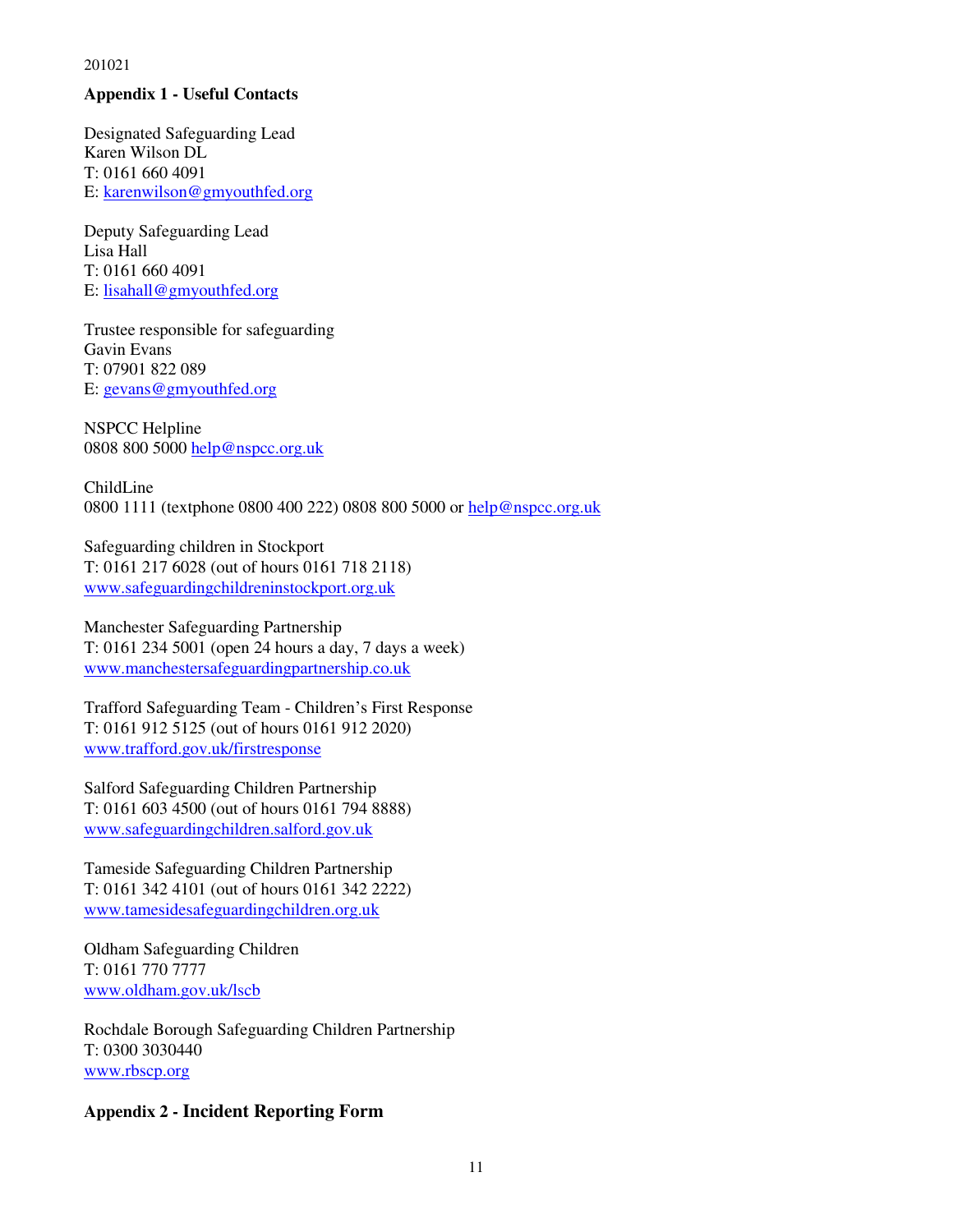| Your name:                                                                                | Name of organisation:  |  |  |
|-------------------------------------------------------------------------------------------|------------------------|--|--|
|                                                                                           |                        |  |  |
| Your role:                                                                                |                        |  |  |
|                                                                                           |                        |  |  |
| Contact information (you):                                                                |                        |  |  |
| Address:                                                                                  | Postcode:              |  |  |
| Telephone numbers:                                                                        | Email address:         |  |  |
| Child's name:                                                                             | Child's date of birth: |  |  |
|                                                                                           |                        |  |  |
| Child's gender:                                                                           |                        |  |  |
| Male<br>Female                                                                            |                        |  |  |
| Other<br>П                                                                                |                        |  |  |
| Parent/carer name(s):                                                                     |                        |  |  |
| Contact information (parents/carers):                                                     |                        |  |  |
| Address:                                                                                  | Postcode:              |  |  |
| Telephone numbers:                                                                        | Email address:         |  |  |
| Have parent's / carer's been notified of this incident?                                   |                        |  |  |
| Yes                                                                                       |                        |  |  |
| N <sub>0</sub>                                                                            |                        |  |  |
| If YES, please provide details of what was said and any action agreed:                    |                        |  |  |
|                                                                                           |                        |  |  |
|                                                                                           |                        |  |  |
| Are you reporting your own concerns or responding to concerns raised by someone else?     |                        |  |  |
| $\Box$ Responding to my own concerns<br>Responding to concerns raised by someone else     |                        |  |  |
| If responding to concerns raised by someone else, please provide their name and position: |                        |  |  |
| Name:                                                                                     |                        |  |  |
|                                                                                           |                        |  |  |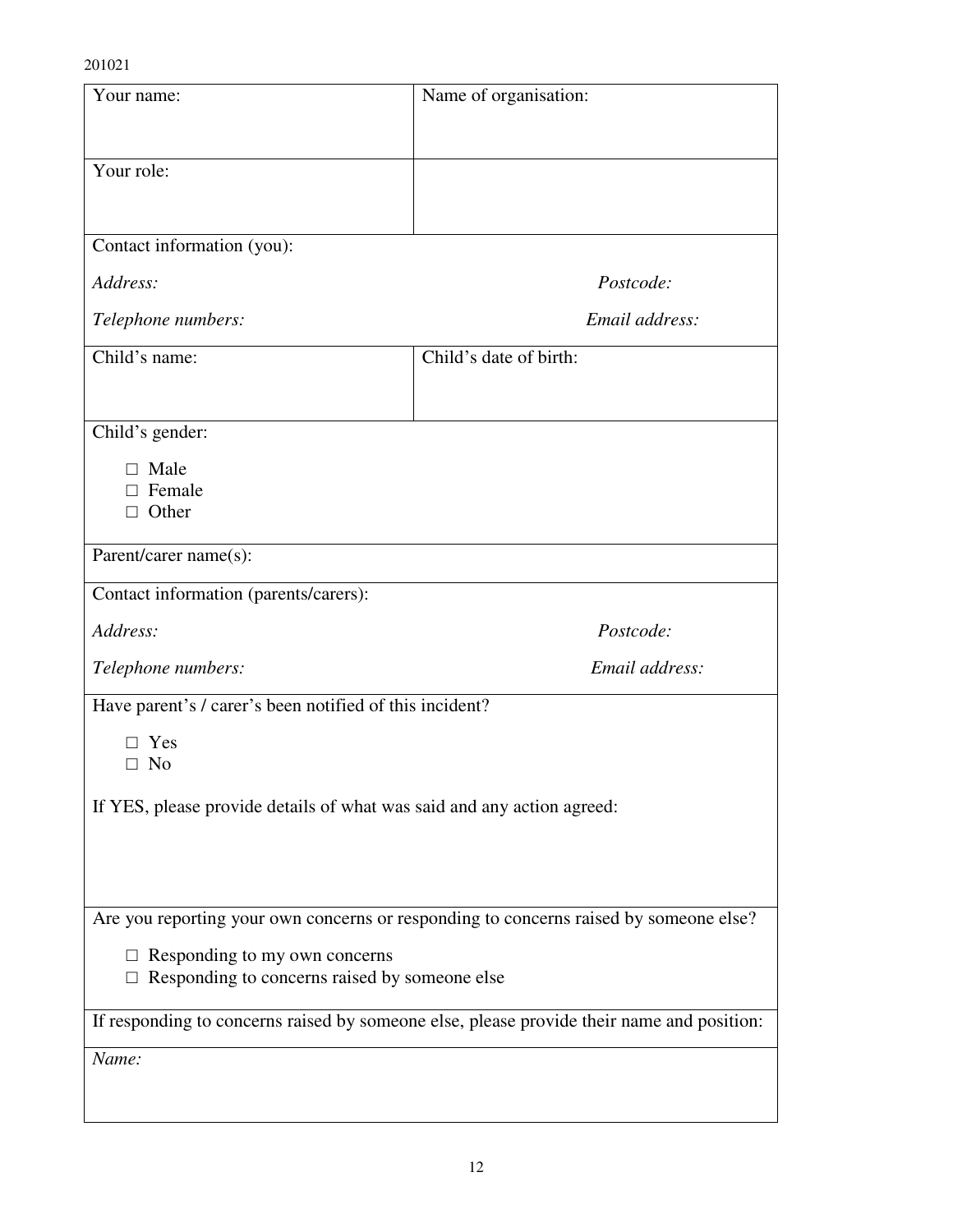| Position and Organisation or relationship to the child:  |                                                                                                                                                                                            |  |  |  |
|----------------------------------------------------------|--------------------------------------------------------------------------------------------------------------------------------------------------------------------------------------------|--|--|--|
|                                                          |                                                                                                                                                                                            |  |  |  |
| Telephone numbers:                                       | Email address:                                                                                                                                                                             |  |  |  |
| Date and time of incident:                               |                                                                                                                                                                                            |  |  |  |
| or hearsay):                                             | Please provide details of the incident or concerns including all relevant information (such<br>as description of any injuries and whether you are recording this incident as fact, opinion |  |  |  |
| Child's account of the incident if it can be given:      |                                                                                                                                                                                            |  |  |  |
|                                                          |                                                                                                                                                                                            |  |  |  |
|                                                          |                                                                                                                                                                                            |  |  |  |
|                                                          |                                                                                                                                                                                            |  |  |  |
|                                                          |                                                                                                                                                                                            |  |  |  |
|                                                          |                                                                                                                                                                                            |  |  |  |
|                                                          |                                                                                                                                                                                            |  |  |  |
| Please provide details of any witnesses to the incident: |                                                                                                                                                                                            |  |  |  |
| Name:                                                    |                                                                                                                                                                                            |  |  |  |
| Position and organisation or relationship to the child:  |                                                                                                                                                                                            |  |  |  |
| Date of birth (if child):                                |                                                                                                                                                                                            |  |  |  |
| Address:                                                 | Postcode:                                                                                                                                                                                  |  |  |  |
| Telephone number:                                        | Email address:                                                                                                                                                                             |  |  |  |
|                                                          | Please provide details of any person involved in this incident or alleged to have caused the                                                                                               |  |  |  |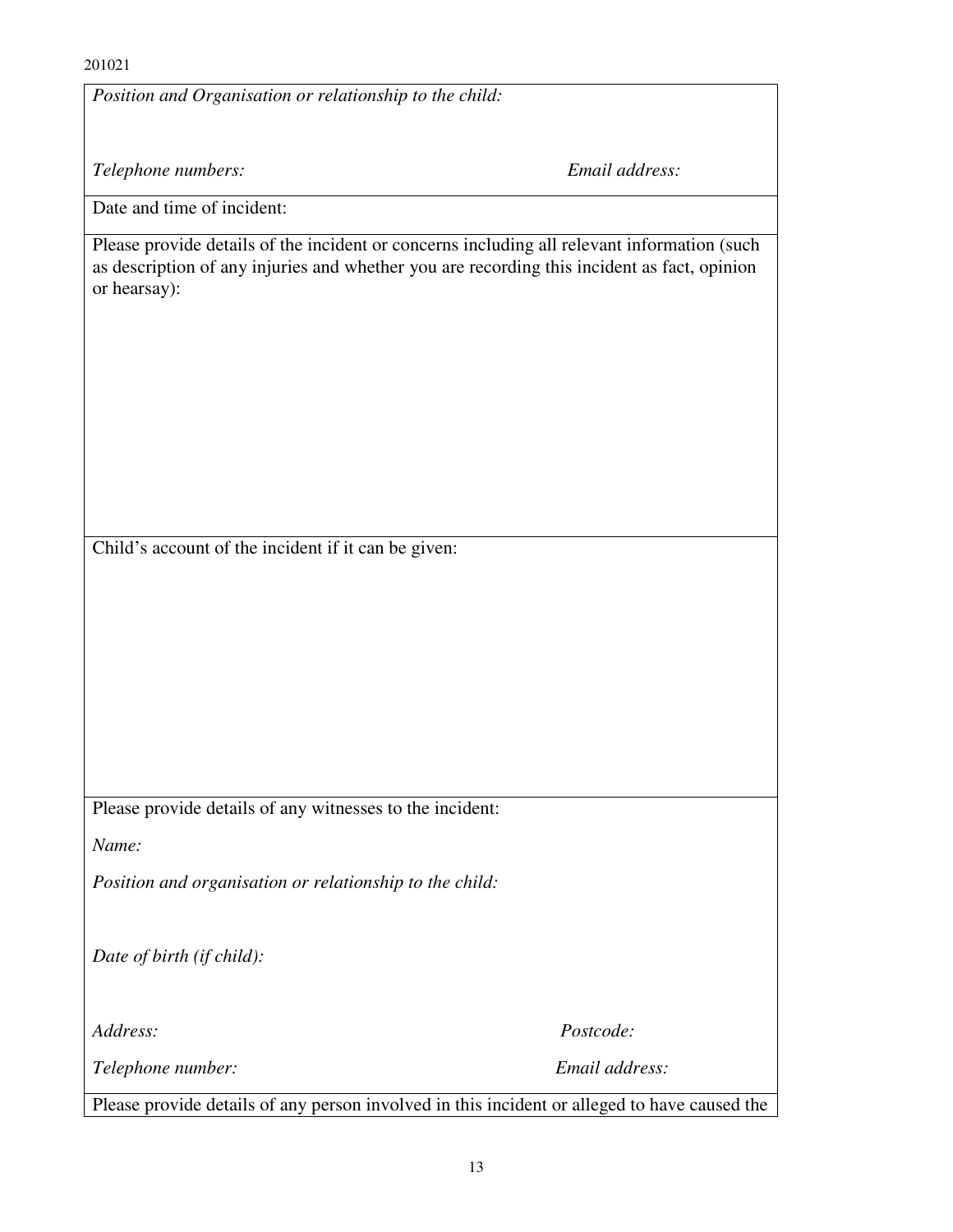| incident / injury:                                                                                                 |                |  |  |
|--------------------------------------------------------------------------------------------------------------------|----------------|--|--|
| Name:                                                                                                              |                |  |  |
|                                                                                                                    |                |  |  |
|                                                                                                                    |                |  |  |
| Position and organisation or relationship to the child:                                                            |                |  |  |
|                                                                                                                    |                |  |  |
| Date of birth (if child):                                                                                          |                |  |  |
|                                                                                                                    |                |  |  |
| Address:                                                                                                           | Postcode:      |  |  |
| Telephone number:                                                                                                  | Email address: |  |  |
|                                                                                                                    |                |  |  |
| Please provide details of action taken to date:                                                                    |                |  |  |
|                                                                                                                    |                |  |  |
|                                                                                                                    |                |  |  |
|                                                                                                                    |                |  |  |
|                                                                                                                    |                |  |  |
| Has the incident been reported to any external agencies?                                                           |                |  |  |
| Yes<br>П                                                                                                           |                |  |  |
| $\Box$ No                                                                                                          |                |  |  |
|                                                                                                                    |                |  |  |
| If YES please provide details of the conversation, if NO please explain why the incident<br>has not been reported: |                |  |  |
|                                                                                                                    |                |  |  |
| Name of organisation / agency:                                                                                     |                |  |  |
|                                                                                                                    |                |  |  |
| Contact person:                                                                                                    |                |  |  |
|                                                                                                                    |                |  |  |
| Telephone numbers:                                                                                                 |                |  |  |
|                                                                                                                    |                |  |  |
| Email address:                                                                                                     |                |  |  |
|                                                                                                                    |                |  |  |
|                                                                                                                    |                |  |  |
| Agreed action or advice given:                                                                                     |                |  |  |
|                                                                                                                    |                |  |  |